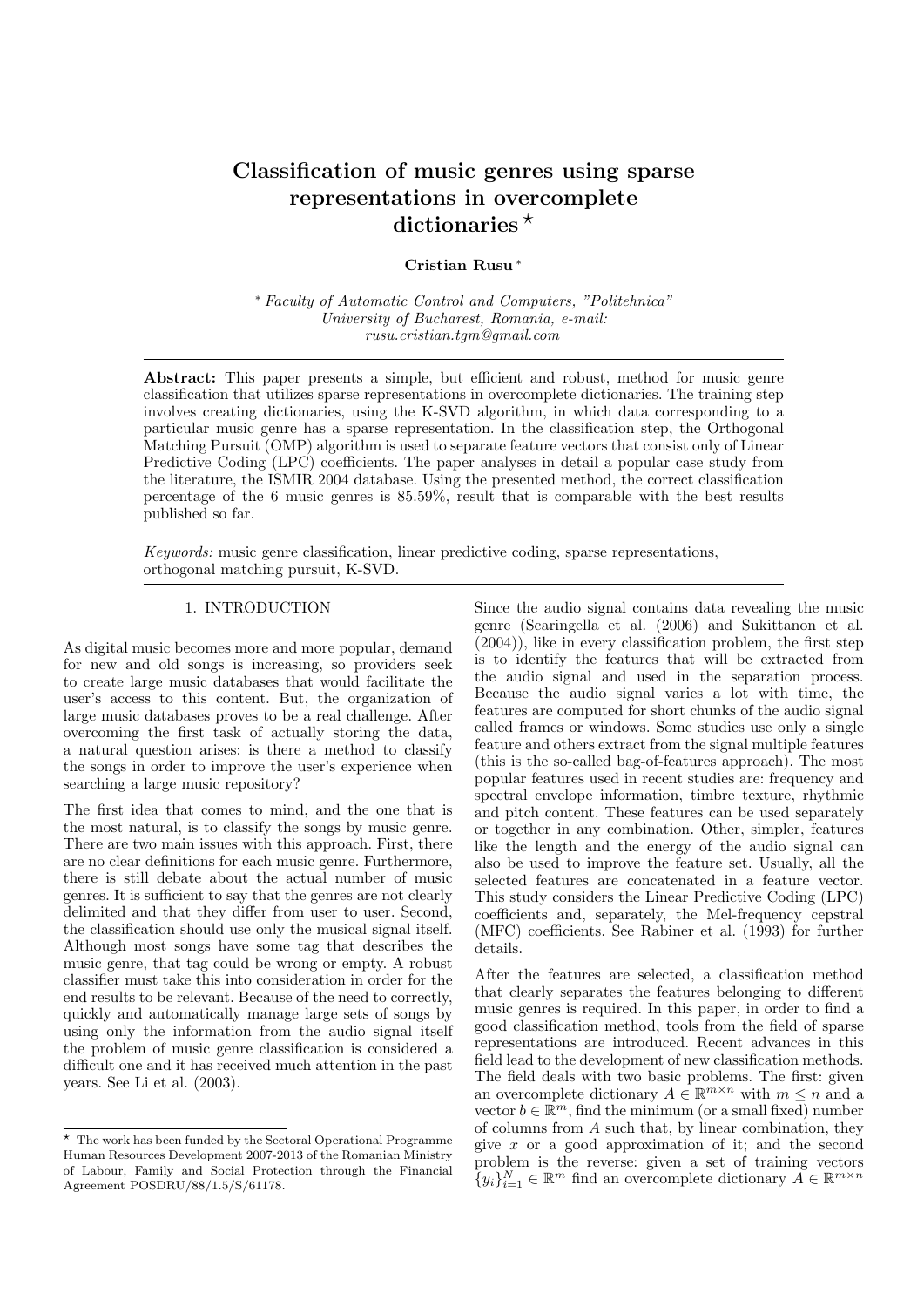with  $m \leq n$  (usually  $m \ll n$ ) such that each vector in the training set has a sparse representation in A. Overcomplete dictionary means in this setting just a matrix with more (or much more) columns than rows. There are many solutions given for the first problem, algorithms like: Matching Pursuit (MP) (Mallat et al. (1993)), Orthogonal Matching Pursuit (OMP) (Temlyakov (1999)) and Basis Pursuit (BP) (Chen et al. (1998)). Of course, the interest is mainly in the solutions to the second problem. The algorithm that is used in this study and that gives a good approximation of the solution in the classification procedure is called K-SVD (Aharon et al. (2006)).

This paper describes an efficient method for genre classification using sparse representations. After conducting extensive simulations, the best results were obtained using the LPC coefficients in the feature extraction step and the K-SVD algorithm in the overcomplete dictionary learning phase. The results obtained are very high (85.59% correct classification), demonstrating the efficiency and the robustness of the proposed method. In Section 2, some basic theoretical notions and algorithms regarding sparse representation are presented, followed by feature extraction algorithms. In Section 3 details are presented regarding the way algorithms from the sparse representation field are used in a classification problem context. In the end, the results obtained by applying the method on the ISMIR 2004 database are described in detail and a comparison with other studies on the same database is provided.

#### 2. THEORETICAL FOUNDATIONS

### 2.1 Sparse representations

Consider a matrix  $A \in \mathbb{R}^{m \times n}$  with  $m < n$  and full rank m. In this setting  $A$  is called overcomplete and, usually,  $n$  is much greater than  $m$ . Define the underdetermined system of linear equations  $Ax = b$  with  $x \in \mathbb{R}^n$  and  $b \in \mathbb{R}^m$ . In general, this system has, because of the structure of the matrix A, an infinite number of solutions. In order to obtain a single, well defined, solution, an extra minimization/maximization criterion is added. So, an objective function is introduced that minimizes a criterion among all the solutions of the system. The following optimization problem is defined

$$
(P_j): \quad \underset{x}{\text{minimize}} \ J(x) \text{ subject to } Ax = b \tag{1}
$$

Choosing an objective function  $J(x)$  strictly convex guarantees a unique solution to the underdetermined system, solution that can be found using efficient methods. Most of the time, the objective function is represented by the square of the Euclidian norm  $||x||_2^2$ . This problem is labeled as  $(P_2)$ . The explicit solution to this problem is

$$
x = A^{+}b = (A^{T}A)^{-1}A^{T}b
$$
 (2)

This paper considers a different objective function, the sparsity of the solution  $x$ . An intuitive measure of the sparsity of  $x$  is the number of non-zero elements it has. A vector is called sparse if it has only a few (relative to its size) non-zero elements in its composition. Thus, the  $l_0$ pseudo-norm of a vector  $x$  is defined to be

$$
||x||_0 = card(x) = #\{i \mid x_i \neq 0\}
$$
 (3)

Notice that  $||x||_0$  is a pseudo-norm and not a norm because it is not positive homogeneous  $(||\alpha x||_0 \neq |\alpha| ||x||_0 \,\forall \alpha \in \mathbb{R}$  ). Analogously, the  $(P_0)$  problem is considered by setting  $J(x) = ||x||_0$ . The optimization problem for underdetermined systems is

 $(P_0):$  minimize  $||x||_0$  subject to  $Ax = b$  (4)

Although problems  $(P_2)$  and  $(P_0)$  look very similar they are fundamentally different. The solution to problem  $(P_2)$ is unique and is given by  $(2)$ . The  $(P_0)$  problem is much more difficult and it raises a lot of issues when trying to solve it. This is because of the discrete, discontinuous and non-convex nature of the  $l_0$  pseudo-norm.

In the general case, it has been shown that  $(P_0)$  is a combinatorial search problem: for a given  $A$  all the subsystems  $A_Sx_S = b$  need to be generate, where  $A_S$ represents the matrix obtained by picking the columns of A that are in the set S and check if they can be solved. Evidently, this approach is not practical in real world applications since there are too many such subsystems to check. Thus, the combinatorial optimization problem  $(P_0)$ is relaxed to a convex optimization problem that can be solved in a reasonable amount of time. As an alternative, heuristic search methods are used or greedy algorithms are applied.

Most of the time, the  $(P_0)$  problem is relaxed to the  $(P_1)$ optimization problem that is

$$
(P_1): \quad \underset{x}{\text{minimize}} \; ||x||_1 \text{ subject to } Ax = b \qquad (5)
$$

where  $||x||_1 = \sum_i |x_i|$  is the  $l_1$  norm of the vector x. This is a convex optimization problem and it can be solved efficiently with linear programming (LP) solvers. In this context, of further interest are the conditions that need to be imposed so that the solution of the original problem  $(P_0)$  and the solution of the relaxed problem  $(P_1)$  are the same.

The search techniques deployed in solving problem  $(P_0)$ are usually greedy methods. These methods try to directly solve the original  $(P_0)$  problem, unlike the  $(P_1)$  approach. Since these types of problems were the first studied, the theoretical and experimental support is vastly superior.

This paper considers the greedy algorithm approach.

In a greedy strategy, the exhaustive search of the global solution is abandoned in favor of an iterative process that improves the current solution. The algorithm starts from a solution  $x^0 = 0$  and it constructs a solution at step k by maintaining a set of active column indices from the dictionary (set which is initially empty) that grows with one atom at each iteration (an atom represents one column from the dictionary). Each step selects an atom index, that is not in the active set, such that it minimizes the  $l_2$  norm of the difference between the current residual  $r^k$  and the atom itself. After an atom index is selected, the  $l_2$  residual is recalculated and the algorithm continues by selecting a new atom index. Next, a standard approach to solving the  $(P_0)$  problem by a greedy strategy, the Orthogonal Matching Pursuit (OMP) algorithm is described.

OMP Algorithm (Given: the dictionary  $A \in \mathbb{R}^{m \times n}$  and vector  $b \in \mathbb{R}^m$ . Return:  $x^k \in \mathbb{R}^n$  the approximate solution of  $Ax = b$  with  $k_0$  non-zero elements.)

#### (1) Initialization

(a) initial solution  $x^0 = 0$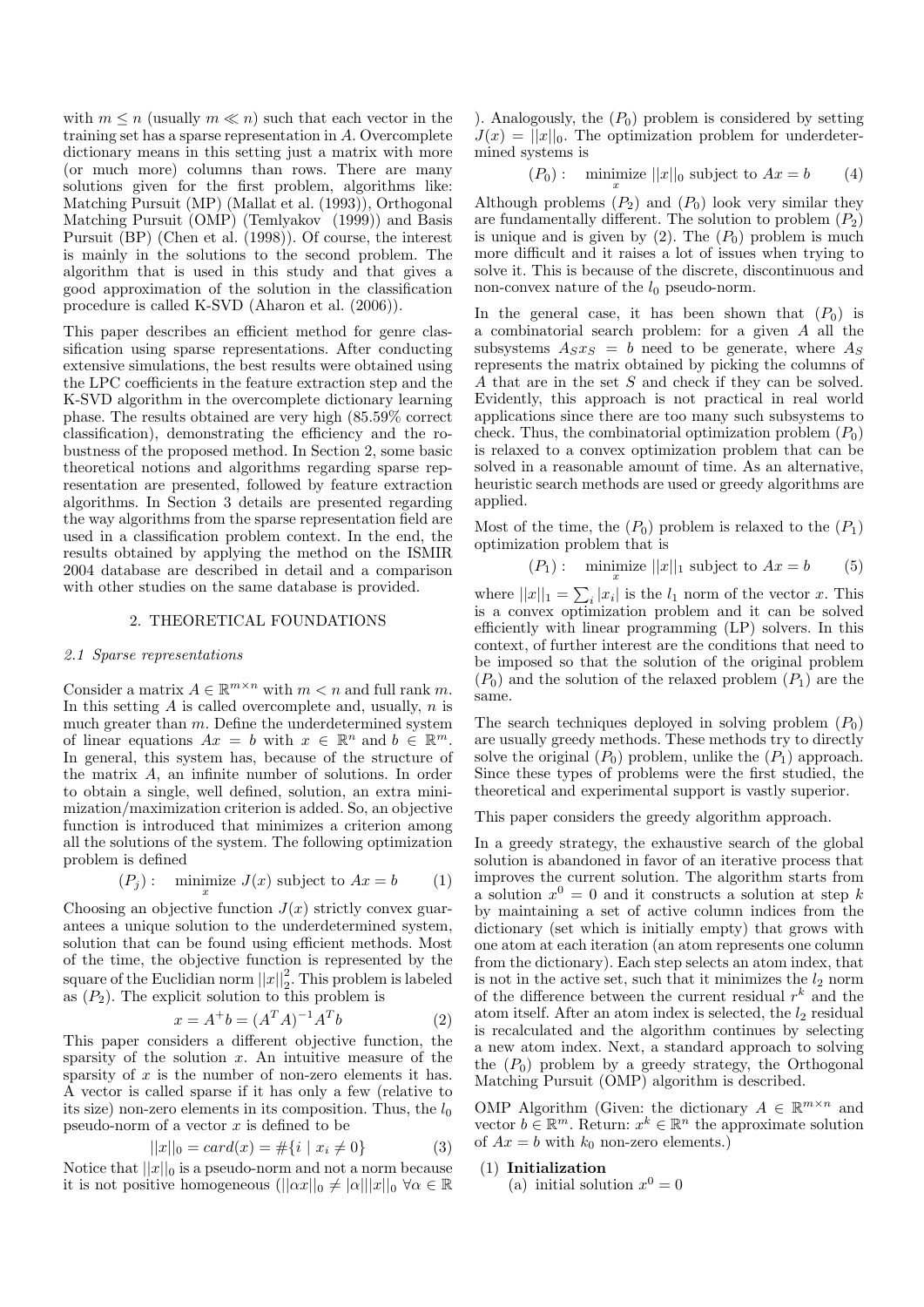- (b) initial residual  $r^0 = b Ax^0 = b$
- (c) set S of active atom indices  $S^0 = \emptyset$
- (2) Iteration :  $k = 1, \ldots, k_0$ (a) compute  $\epsilon(j) = \min_{z_j} ||a_j z_j - r^{k-1}||_2^2$  for  $j =$  $1, \ldots, n, j \notin S^{k-1}; a_j$  is the jth column of matrix A
	- (b) find  $j_0 = \underset{j}{\text{argmin}} \epsilon(j)$  and update  $S^k = S^{k-1} \cup$  $\{j_0\}$
	- (c) compute  $x^k = \text{argmin } ||Ax b||_2^2$  on  $S^k$
	- x (d) update residual  $r^k = b - Ax^k$

The solution has  $k_0$  non-zero elements and the algorithm has complexity  $O(k_0mn)$ . Evidently, the complexity of this algorithm is much less than the complexity of a full exhaustive search which is  $O(mn^{k_0}k_0^2)$ . The problem is that the greedy strategy does not guarantee that the solution found is the global minimum, whereas the exhaustive search guarantees to find the optimum solution.

## 2.2 Dictionary training

N

A fundamental question that arises in the study of such problems is the way in which the dictionary A is chosen. One way of obtaining the dictionary is to create it as a result of a training process applied to a set of input data. Consider a set of available vectors  $\{y_i\}_{i=1}^N \in \mathbb{R}^m$  generated by an unknown linear system. We note that  $m \ll N$  in order to have a representative collection of vectors. The goal is to estimate the matrix  $A$ , the upper limit of the  $||x||_0$  pseudo-norm  $(k_0)$  and the error  $(\epsilon)$  such that the training vectors have a sparse representation in A.

First, consider  $\epsilon$  known and try to estimate A. This leads to the following optimization problem

$$
\underset{A}{\text{minimize}} \sum_{i=1}^{N} ||x_i||_0 \text{ subject to } ||y_i - Ax_i||_2 < \epsilon, \ 1 \le i \le N
$$
\n
$$
\tag{6}
$$

If this problem could be solved directly, the resulting matrix A would have the sparsest representation possible of all the N training vectors.

Now, consider the problem where A and  $k_0$  (the maximum value of the  $||x||_0$  pseudo-norm) are known and try to estimate the vector x such that the reconstruction error is minimized. The resulting optimization problem is

$$
\underset{x_i}{\text{minimize}} \sum_{i=1}^{N} ||y_i - Ax_i||_2^2 \text{ subject to } ||x_i||_0 < k_0, \ 1 \le i \le N
$$
\n(7)

This problem can be formulated in the context of matrix factorization algorithms. Since the matrix  $Y \in \mathbb{R}^{m \times N}$ is available (created by joining, columnwise, the training vectors  $\{y_i\}_{i=1}^N$  the problem is to write  $Y = AX$  where  $X \in \mathbb{R}^{n \times N}$  is a sparse matrix of representations and A is the dictionary.

Note that the dictionary must have a fixed size  $A \in$  $\mathbb{R}^{m \times n}$ . This restriction is imposed because the goal is to create dictionaries A that represent the data as well as possible with far fewer atoms in the dictionary than available training vectors  $(n \ll N)$  in order to keep the computational and memory loads to a relatively moderate level. Otherwise, if we accept for example  $n = N$ , a trivial solution to the problem is to set  $A = Y$  and X to be the identity matrix  $I_N$ . This solution is unacceptable since it leads to very slow manipulations with the dictionary A.

Coming back to our original approach, consider (6) and (7) as a single optimization problem with an alternating objective. Starting with an initial dictionary  $A_0$  compute the sparse representations matrix  $X_0$  for our training data using OMP and then compute  $A_1$  such that the representations are even sparser. Then, iteratively repeat this process  $K$  times.

For the computation of the sparse representations in  $X$ the OMP algorithm is used and for the computation of A there are two choices: use the least squares method (MOD algorithm) or use the K-SVD algorithm.

The update formula for the MOD method is

$$
A_k = \underset{A}{\text{argmin}} ||Y - AX_k||_F^2 = YX_k^T (X_k X_k^T)^{-1} \tag{8}
$$

The update formula for the K-SVD algorithm is

$$
\underset{A}{\operatorname{argmin}} ||Y - AX_k||_F^2 = \underset{A}{\operatorname{argmin}} ||Y - \sum_{j=1}^n a_j x_j^T||_F^2
$$
\n
$$
= \underset{a_{j_0, x_{j_0}}^T}{\operatorname{argmin}} ||(Y - \sum_{j \neq j_0} a_j x_j^T) - a_{j_0} x_{j_0}^T)||_F^2, \ \forall \ j_0
$$
\n(9)

In both cases  $|| \cdot ||_F$  is the Frobenius norm of the matrix  $Y - AX_k$ . As it can be seen from (8), MOD updates the whole dictionary A directly and does not change in any way  $X$ , while in (9) K-SVD performs an optimization step for each column of A separately modifying in the process also the sparse representations from X. Denote  $E_{j_0} = (Y \sum_{j\neq j_0} a_j x_j^T$ ). In order to minimize expression (9) the optimum values of  $a_{j_0}$  and  $x_{j_0}^T$  are needed. Notice that this is a rank 1 update (row-column vector product). So, the problem becomes one of finding  $a_{j_0}$  and  $x_{j_0}^T$  such that their outer product is the best rank 1 approximation of  $E_{j_0}$ . The two vectors are obtained by applying the Singular Value Decomposition (SVD) on the matrix  $E_{j_0} = \overline{U} \Delta V^T$  and keeping the vectors associated with the largest singular value. At every step update both  $a_{j_0}$  and  $x_{j_0}^T$ . Since the SVD does not compute sparse vectors, the decomposition is applied only on the set of columns of  $E_{j_0}$  that utilize the atom  $a_{i0}$ . The rest of the elements are considered 0.

The general structure of the MOD/K-SVD algorithm is presented next.

MOD/K-SVD Algorithm (Given: Training vectors  $\{y_i\}_{i=1}^N$   $\in$  $\mathbb{R}^m$ , upper bound of the  $||x||_0$  pseudo-norm  $k_0$  and the error  $\epsilon$ . Return: the trained dictionary  $A \in \mathbb{R}^{m \times n}$  and  $X \in \mathbb{R}^{n \times N}$  containing the sparse representations of the training vectors.)

#### (1) Initialization

- (a) initialize the dictionary  $A_0$  randomly or by using  $n$  training vectors
- (b) normalize  $A_0$ 's columns
- (2) Iteration
	- (a) find a sparse representation for each training vector

$$
x_i = \underset{x}{\operatorname{argmin}} ||y_i - A_{k-1}x||_2^2 \text{ subject to } ||x||_0 \le k_0 \,\forall i
$$
\n
$$
(10)
$$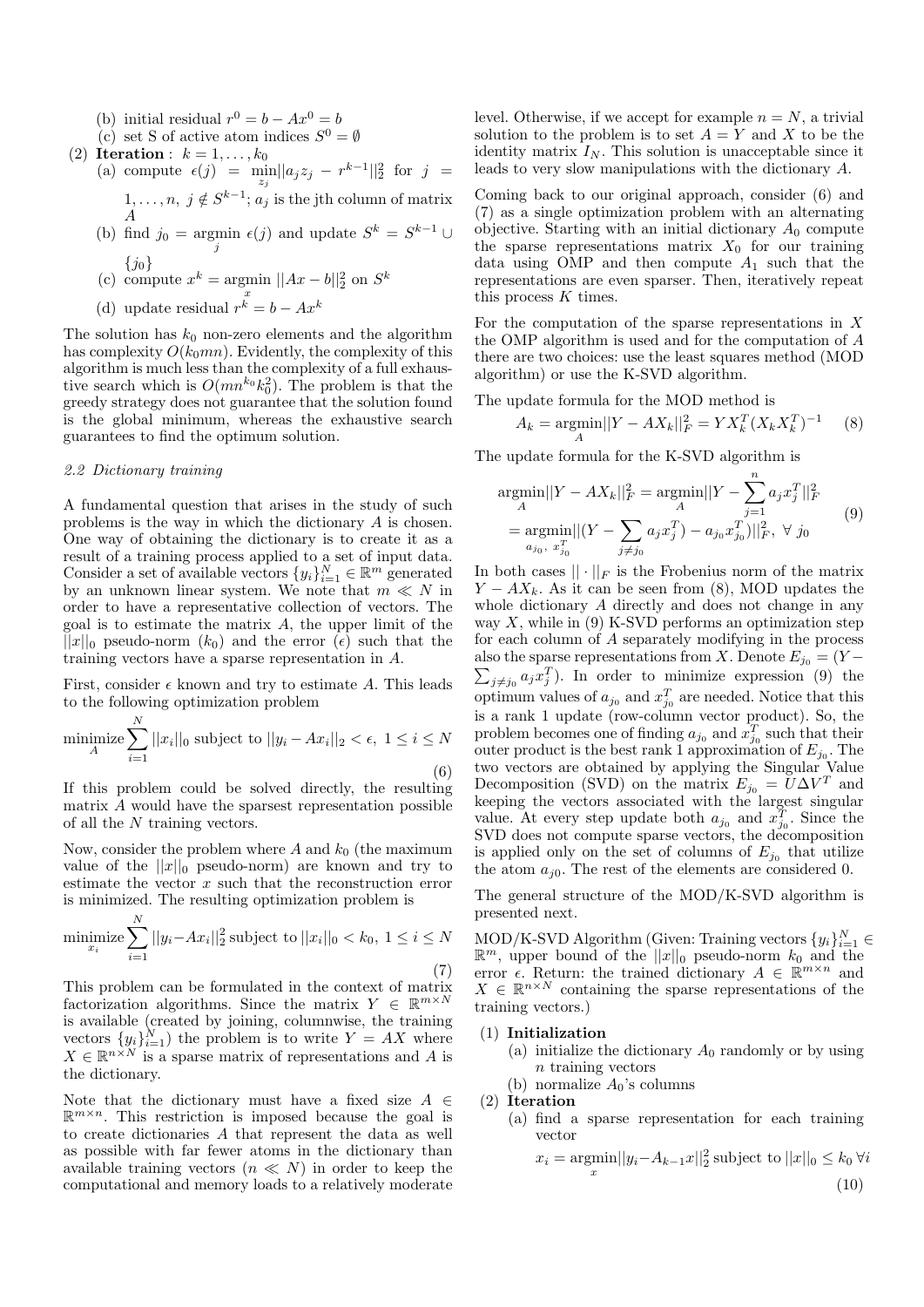Join columnwise the vectors  $x_i$  to form the matrix  $X_k$ .

(b) update the dictionary A using MOD or K-SVD (i) MOD:

$$
A_k = \underset{A}{\text{argmin}} ||Y - AX_k||_F^2 = YX_k^T (X_k X_k^T)^{-1}
$$

- (11) (ii) K-SVD: for  $j_0 = 1, 2, ..., n$ 
	- (A) select the training vectors which use the atom  $a_{j_0}$

$$
\Omega_{j_0} = \{i | 1 \le i \le N, X_k(j_0, i) \ne 0\}
$$
\n<sup>(12)</sup>

(B) compute  $E_{j_0}$ 

$$
E_{j_0} = \left(Y - \sum_{j \neq j_0} a_j x_j^T\right) \qquad (13)
$$

- (C) extract from  $E_{j_0}$  the columns from set în  $\Omega_{j_0}$  obtaining  $E_{j_0}^R$ <br>(D) apply one step of the SVD algorithm
- for  $E_{j_0}^R = U \Delta \overline{V}^T$  and update:  $a_{j_0} = u_1$ and  $x_{j_0}^R = \Delta[1, 1]v_1$
- (c) check stop condition  $||Y A_k X_k||_F^2 \leq \epsilon$ . Because of the size of the dictionary and the optimization procedures, this condition may never be satisfied. So the algorithm is also restricted to run a maximum number of iterations.

Evidently, because the SVD provides the best rank 1 approximation, the speed of convergence of K-SVD is higher than that of MOD but the price paid is a larger running time for K-SVD. Improvements in the running time of K-SVD can be made, for example, by approximating the SVD step using the power method (Journee et al. (2010)). All results presented in this paper were obtained using only the K-SVD method since the training step in this case is not time constrained. Experiments were also conducted using the MOD algorithm but the results obtained are far below those obtained with K-SVD and therefore will not be described here. The reader should notice that the original problem of training a dictionary for sparse representations is not a convex optimization problem. Both MOD and K-SVD provide an approximation of the solution and neither can gurantee to reach the global minimum.

For details and further references regarding the sparse representations topics the reader is advised to consult Bruckstein et al. (2009).

#### 2.3 Audio features extraction

This paper considers two of the most popular feature extraction methods used for audio signals: Linear Predictive Coding (LPC) and Mel-frequency cepstral (MFC) coefficients.

First, the features of the audio signal are extracted using the Linear Predictive Coding tool. This is a very popular and powerful tool in the field of audio signal processing and it is used mostly for representing the spectral envelope of a digital audio signal. The result is comprised of the set of LPC coefficients for each defined frame of the signal. LPC uses an AR model and it assumes that an element of the discrete audio signal  $s(t)$  can be estimated by a

linear combination of the previous  $M$  elements.  $N$  is the length of the signal  $s(t)$ . For details regarding the types of identification models that can be deployed in such applications the reader should consult L. Ljung (1999). Therefore, the approximation is

$$
\tilde{s}(t) = d_1 s(t-1) + d_2 s(t-2) + \dots + d_M s(t-M) = \sum_{i=1}^{M} d_i s(t-i)
$$
\n(14)

where the coefficients  $d_i \in \mathbb{R}$  are called the coefficients of the linear predictor of order M.

The model error (14) is expressed as

$$
\epsilon(t) = s(t) - \tilde{s}(t) = s(t) - \sum_{i=1}^{M} d_i s(t - i)
$$
 (15)

Coefficients  $d_i$  minimize the square of the error defined in (15) and they are the solution of the linear system

$$
\begin{bmatrix}\nr(0) & r(1) & \cdots & r(M-2) & r(M-1) \\
r(1) & r(0) & \cdots & r(M-3) & r(M-2) \\
\vdots & \vdots & \ddots & \vdots & \vdots \\
r(M-2) & r(M-3) & \cdots & r(0) & r(1) \\
r(M-1) & r(M-2) & \cdots & r(1) & r(0)\n\end{bmatrix} \times \begin{bmatrix}\nd_1 \\
d_2 \\
\vdots \\
d_{M-1} \\
d_M\n\end{bmatrix} = \begin{bmatrix}\nr(1) \\
r(2) \\
\vdots \\
r(M-1) \\
r(M)\n\end{bmatrix}
$$
\n(16)

written compactly  $Rd = r$  where

$$
r(k) = \frac{1}{N-k} \sum_{t=0}^{N-1-k} s(t)s(t+k)
$$
 (17)

Solving (16) as a general linear system takes  $O(M^3)$ operations but, in this case, taking into account the symmetric Toeplitz structure of the matrix  $R$  it takes only  $O(M^2)$  operations by using the Levinson-Durbin algorithm.

The MFC coefficients are used to represent the shortterm power spectrum of a discrete audio signal  $s(t)$  with  $0 \leq t \leq N-1$ . This tool is a very popular one because it allows for a better representation of sounds by constructing a good approximation of the way in which humans process audio signals. In order to compute the coefficients the following steps are executed:

(1) Define the Discrete Fourier Transform (DFT) of  $s(t)$ as  $\hat{s}(t) = DFT\{s(t)\}\$ and then the real cepstrum of  $s(t)$  is defined to be

$$
c(m) = DFT^{-1}\{\log|\hat{s}(t)|\} = \frac{1}{\sqrt{N}} \sum_{t=0}^{N-1} \log|\hat{s}(t)| e^{2i\pi tm/N}
$$
\n(18)

where  $i = \sqrt{-1}$  and  $l = 0, 1, ..., N/2 + 1$ . For the above definition to work the Fourier transform of  $s(t)$ must be non-zero everywhere.

(2) Apply now a Mel-frequency scaling so that we introduce the energy in frequency bands that are exponentially-spaced. The mapping is defined by

$$
f(\phi) = 700(e^{\phi/1125} - 1), \ \phi \ge 0 \tag{19}
$$

In this fashion,  $\hat{h}_p$  with  $p = 1, \ldots, P$  triangular filters with equal area and center frequency the linearly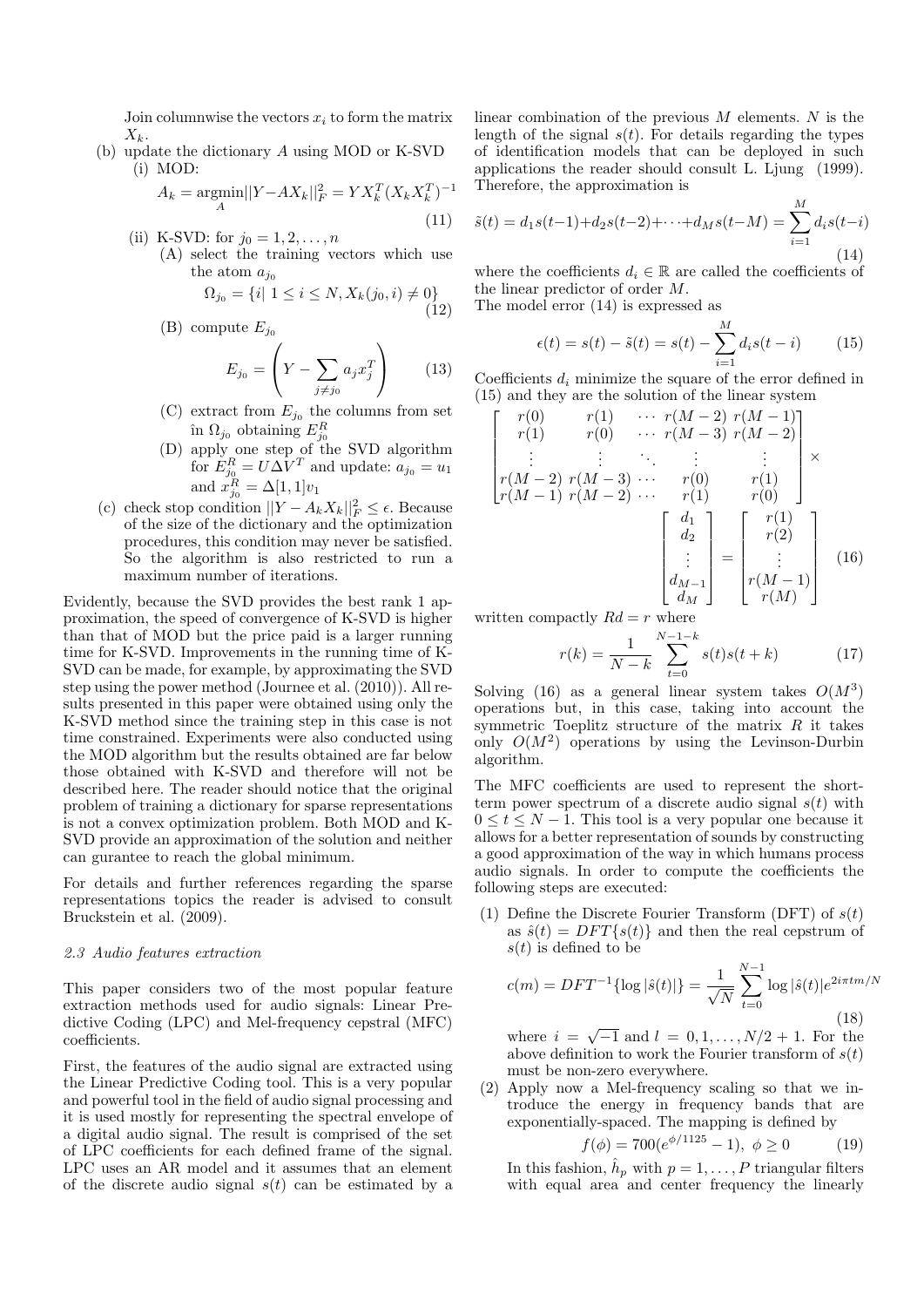spaced Mels are constructed. The triangular filters are  $P = 50$  in number and span the bandwidth [0] 11000] Hz. Each filter is given by

$$
\hat{h}_p(t) = \begin{cases}\n0, & 0 \le tF_s/N < f_c(p-1) \\
a_p \frac{tF_s/N - f_c(p-1)}{f_c(p) - f_c(p-1)}, \\
f_c(p-1) \le tF_s/N < f_c(p) \\
a_p \frac{tF_s/N - f_c(p+1)}{f_c(p) - f_c(p+1)}, \\
f_c(p) \le tF_s/N < f_c(p-1) \\
0, & f_c(p+1) \le tF_s/N \le F_s\n\end{cases} \tag{20}
$$

where  $F_s$  is the Nyquist frequency,  $f_c$  are the centers of each frequency band and the band dependent magnitude factors  $a_p$  are given by

$$
a_p = \begin{cases} 0.0015, & 1 \le p \le 14 \\ \frac{2}{f_c(p+1) - f_c(p-1)}, & 15 \le p \le 50 \end{cases}
$$
 (21)

This warping is used because it closely approximates the response of the human auditory system.

(3) The MFC coefficients are given by

$$
cc(m) = \beta_P(m) \sum_{p=1}^{P} \log \left( \sum_{t=0}^{N-1} |\hat{s}(t)\hat{h}_p(t)| \right) \quad (22)
$$

$$
\times \cos \left[ \frac{m\pi}{P} \left( p - \frac{1}{2} \right) \right]
$$

where  $0 \leq m \leq P$  and the scaling factor

$$
\beta_P(m) = \begin{cases} \frac{1}{\sqrt{P}}, & m = 0\\ \sqrt{\frac{2}{P}}, & m > 0 \end{cases}
$$
 (23)

Additionally, one can compute the short time MFC coefficients by

$$
cc(m,j) = \beta_P(m) \sum_{p=1}^P \left( \sum_{t=0}^{J-1} \log |\hat{s}(t,j)\hat{h}_p(t)| \right) (24)
$$

$$
\times \cos \left( \frac{m\pi}{P} (p - \frac{1}{2}) \right)
$$

where  $0 \leq m \leq P$  and where  $\hat{s}(t, j)$  is the DFT of length  $J \overline{\mathrm{of} s(t)}$  localized over a small time region.

(4) Finally, compute the first and second derivatives of the MFC coefficients using

$$
\Delta(m,j) = cc(m,j) - cc(m,j-1) \tag{25}
$$

$$
\Delta\Delta(m,j) = \Delta(m,j) - \Delta(m,j-1) \tag{26}
$$

These two features describe the rate of change of the coefficients from one window of the audio signal to the next.

Usually in speech processing applications, only the first 13 coefficients are kept and in audio signal processing applications the first 20 coefficients. In both cases, the first coefficient  $(m = 0)$  is discarded because it contains only information regarding the energy of the signal.

Experiments show that for the classification of music genres LPC coefficients perform much better than MFC coefficients. Because of this, the sections that are presented next will contain only results using the LPC coefficients.

Another important observation is the fact that both LPC and MFC coefficients are local features in the audio signal. In both cases, the original audio signal is split up into windows and the coefficients are computed for each window separately (in some situations the windows could actually be overlapping). Another approach to the problem of feature selection from an audio signal is to extract from the whole signal (or from relatively big chunks of it) some global parameters that best describe the signal. Features that fall into this category are based on the MPEG-7 standard and usually include among others: temporal centroid, spectral centroid information, audio spectrum centroid, spread and envelope values for different frequency bands, spectral flatness measure etc.

All conducted experiments considered only one type of features, either LPC or MFC coefficients. Another possible strategy in the feature selection stage is the so-called bag-of-features approach. In this setting, several types of features are extracted in order to improve the performance of the classifier. For example, one might use both MFC and LPC coefficients in the hope that both will better represent the audio signals for classification. The problem that arises in this case is deciding which combination of features from the total available bag leads to the best results. This approach is detailed in Scaringella et al. (2006).

For a detailed and complete analysis of the most important methods of features extraction from digital audio signals, the reader should consult Rabiner et al. (1993). Also, H. G. Kim et al. (2005) contains a detailed discussion on the MPEG-7 standard.

## 3. CLASSIFICATION OF MUSIC GENRES USING SPARSE REPRESENTATIONS

Now that the main theoretical notions were presented, a description of how sparse representations are used to solve the classification problem is next. The main idea is the following: after extracting the feature vectors from the available songs, use the K-SVD algorithm to train a dictionary of length L in  $D_g \in \mathbb{R}^{M \times \mathbb{Z}}$  for each music genre  $g = 1, \ldots, \tilde{G}$ , separately using only the feature vectors belonging to that particular genre. G represents the number of music genres considered. At the end of the training phase there will be G dictionaries each capable of constructing sparse representation of a particular music genre. The G dictionaries make up the classifier. Now, when a test song is presented to the classifier, the following steps occur. First, feature vectors are extracted from the presented song by the same method that was used in the training process and saved columnwise in the matrix  $F^{\text{test}} \in \mathbb{R}^{\widetilde{M} \times q}$  where M is the length of a feature vector and  $q$  is the number of feature vectors extracted. Now that  $F<sup>test</sup>$  was created, sparse representation are computed for each feature vector in each available dictionary by letting the OMP algorithm run just a few iterations (in this paper only 5 iterations were considered). That means that the OMP algorithm is applied  $qG$  times and the results are saved in the matrices  $X_g^{\text{test}} \in \mathbb{R}^{L \times q}$ (again, separately for each music genre  $g$ ). Thus, the error matrices for each music genre  $E_g = F^{\text{test}} - D_g X_g^{\text{test}}$  are defined, where  $E_g \in \mathbb{R}^{M \times q}$ . The test song is attributed to the genre having the lowest Frobenius norm of the error matrix. The Frobenius norm of the matrix  $E<sub>g</sub>$  is  $||E_g||_F = \sqrt{\sum_{i=1}^M \sum_{j=1}^q e_{ij}^2}$ . Only a few iterations of OMP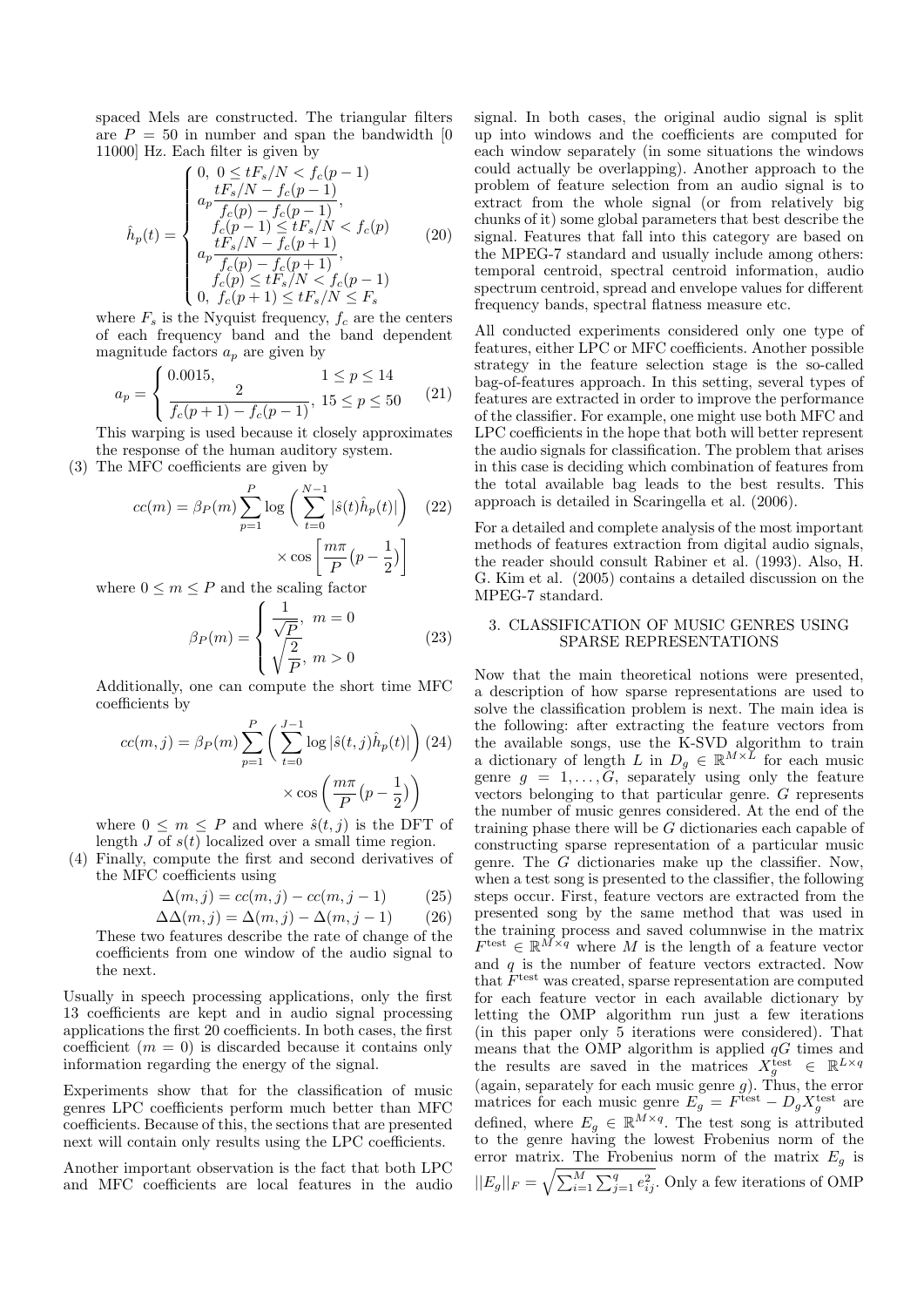are used because experiments show that in the proper dictionary a low residual magnitude is reached very quickly when trying to represent a new vector. A large number of iterations would generate low residuals magnitudes in each dictionary making it much harder to separate the correct dictionary from the rest.

Intuitively, the algorithm works like this: for each classification group a dictionary  $D_q$  is created such that members of that group have a sparse representation, which means that the atoms in the dictionary extract the most important characteristics of the group; the assumption that the classifier makes is that the members of a group  $i$  with dictionary  $D_i$  do not have a good (low residual) sparse approximation in the other dictionaries  $D_j$ ,  $i \neq j$ . So, a test input is labeled as belonging to class  $i$  if it has the lowest residual magnitude of its sparse representation in the trained dictionary  $D_i$ . Next, follows a detailed description of the training and classification phases.

### 3.1 Training

For the training process all the available mp3 songs in the ISMIR 2004 training database are used. The following training steps are applied

- convert the .mp3 files to .wav for easier access
- for each wav file
	- · read the full content of the files and cut the first 10 seconds of the audio signal in order to eliminate the intro sounds.
	- · all songs are recorded at 44 kHz so they are decimated with the factor 4 to obtain a rate of 11 kHz. This step is necessary in order to reduce the amount of data to be processed. In any case, for the separation of music genre, high quality audio signals are not really needed since details of the signal are of no interest. In order to speed up the running time, for the rest of the processing steps only o portion of the original signal is kept. Specifically, only about 30s (after the initial 10s intro) of the audio signal is saved.
	- · the decimated signal is partitioned in windows of length  $T = 3000$  samples (about 250 ms) with overlap  $K = 750$  samples (about 60 ms). The values for  $T$  and  $K$  were chosen taking into account the recommendations presented in other articles and studies. The high value of T was chosen in order to capture a long term characteristic in the signal and the value of  $K$  was chosen to be a forth of that of  $T$  as studies suggest this to be a good choice. Of course, different values were also tested but it seems that this combination works best for your case.
	- for each separated window apply the Levinson-Durbin algorithm to compute its LPC coefficients of dimension  $M = 120$ . The computation yields a large number of coefficients because of the large window length  $T$ .
	- $\cdot$  assuming  $N$  vectors with LPC coefficients are computed, they are concatenated columnwise in the matrix  $Y \in \mathbb{R}^{M \times N}$ . Again, in order to improve the speed of the algorithm some of the N feature vectors from the matrix Y could

be dropped. This is especially useful when the processed song is lengthy. In this article the full feature vectors are kept.

• apply the K-SVD algorithm on the obtained matrix  $Y$ with the restriction  $D \in \mathbb{R}^{M \times 3M}$  to obtain  $Y \approx D \times X$ where the matrix  $X$  is sparse. The size of the matrix D was chosen large enough such that the dictionary is overcomplete but not large enough to slow down the algorithm too much. Different dimensions were checked and tests show that dictionaries three times overcomplete suffice to obtain good results in a reasonable amount of computing time.

At the end of the training process the dictionaries  $D_q$ ,  $g =$  $1, \ldots, G$  are available for each music genre separately. This paper considers the number of music genres  $G = 6$ : classical, electronic, jazz-blues, metal, rock-pop and world. The number of songs in each category varies from 26 for jazz-blues to 320 for classical. The world genre contains songs that do not belong in any of the previous defined genres.

The training algorithm needs an overnight run to finish constructing the dictionaries for all 6 genres.

## 3.2 Classification

Now that the training phase is over the actual classification phase begins. The set of test songs to be classified is completely different from the one that was used in the training phase. For each music genre, the number of test songs equals the number of training songs. The classification steps are the following

- convert the .mp3 files to .wav for easier access
- for each wav file
	- · apply the same processing algorithm as in the training phase: decimate with factor 4, split the signals into windows with  $T = 3000$  and  $K =$ 750, compute the LPC coefficients for each of the N windows and construct  $Y \in \mathbb{R}^{M \times N}$  by concatenating columnwise the feature vectors. It is important to stress that the audio signals need to be processed in the same manner in which they were processed in the training phase.
	- compute the sparse representations matrix  $X<sub>a</sub>$  in the dictionary  $D_q$  for  $q = 1, \ldots, G$  by applying the OMP algorithm N times, for each column of  $Y$ .
	- compute the matrix  $E_g = Y D_g X_g$ , for  $g =$  $1, \ldots, G$  of remaining residuals.
	- · classify the test song as belonging to the cluster indexed i, where  $i = \underset{g}{\text{argmin}} \, ||E_g||_F$  with  $g =$

1,...,G, and 
$$
||\cdot||_F
$$
 is the Frobenius norm.

The total number of test songs fed to the classifier is 729, summing up to more than 49 hours of audio playback. The number of test songs, clustered by their correct genre, is: 320 for classical, 115 for electronic, 26 for jazz-blues (j-b), 45 for metal, 101 for rock-pop (r-p) and 122 for world.

The running time of the current classification algorithm is a little over 2 hours for all the 729 songs, on an Intel i3 2.13GHz processor with 4GB of RAM.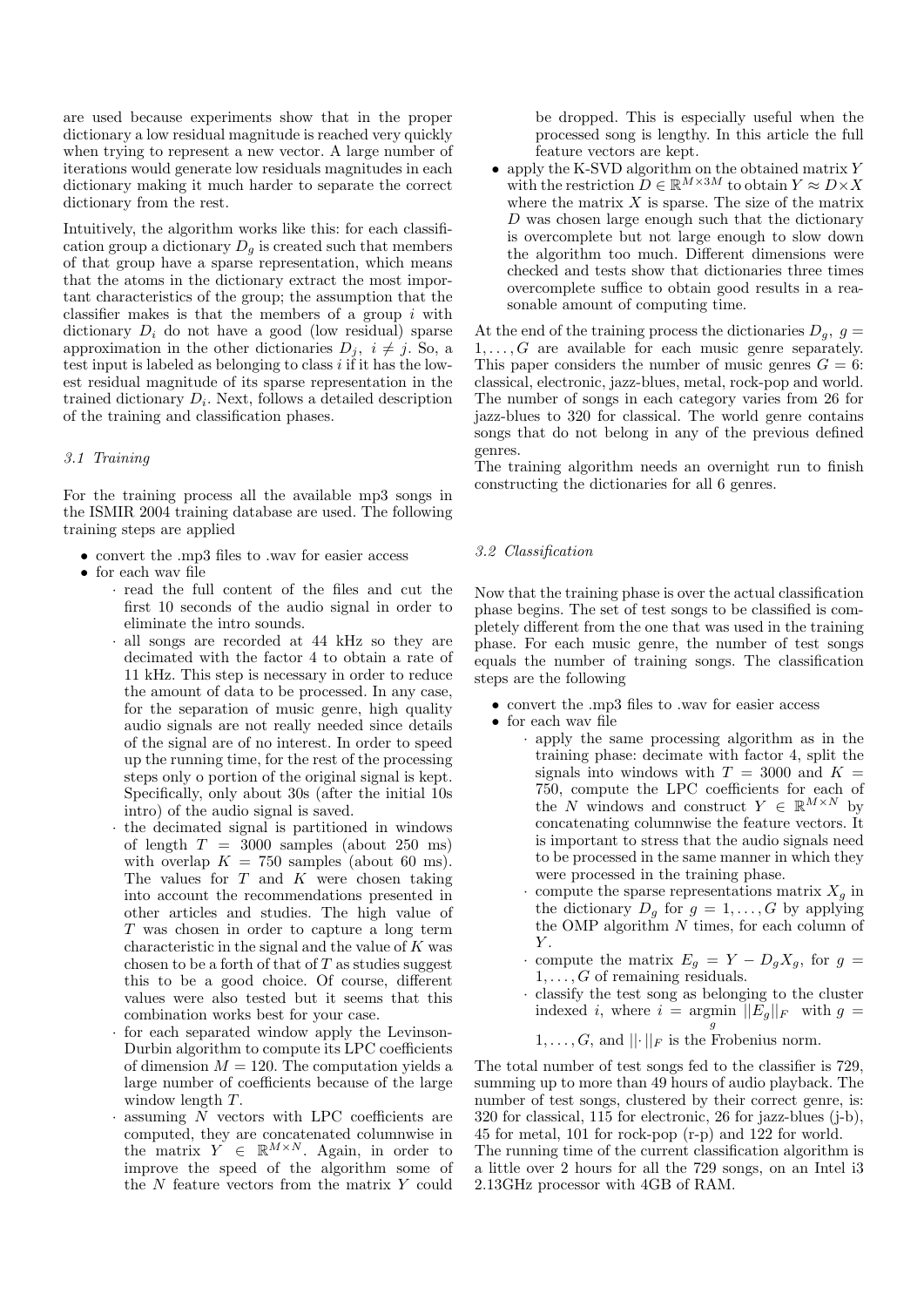## 3.3 Results

For convenience, the results obtained are centralized in the result matrix R

|            |     | classical electronic j-b metal r-p world |    |    |    |    |  |
|------------|-----|------------------------------------------|----|----|----|----|--|
| classical  | 316 |                                          |    |    |    |    |  |
| electronic |     | 86                                       |    |    |    |    |  |
| i-b        |     |                                          | 22 |    |    |    |  |
| metal      | 3   |                                          |    | 27 | 15 |    |  |
| r-p        |     |                                          |    |    | 90 |    |  |
| world      | 20  |                                          |    |    |    | 83 |  |

where element  $r = R(i, j)$  reads as: r song of genre indexed  $i$  have been clustered as belonging to genre indexed  $j$ .

The percentage of correct classification, per genre, is

| $correct_{classical}$                | $= 98.75\%$ |      |
|--------------------------------------|-------------|------|
| $\text{correct}_{\text{electronic}}$ | $= 82.78\%$ |      |
| $correct_{jazz-blues}$               | $= 88.61\%$ |      |
| $correct_{metal}$                    | $= 75.00\%$ | (28) |
| $correct_{rock-pop}$                 | $= 89.10\%$ |      |
| $\text{correct}_\text{world}$        | $= 79.03\%$ |      |

The genres that have the lowest correct classification percentage are world and metal. These categories are mistaken most often with genres classical and rock-pop. In the case of the world genre, the relatively bad result can be explained by the fact that the group is a mixture of many types of songs with different characteristics. Thus, this classifier cannot obtain a sparse representation of all the characteristics that it encounters in this group.

On the other hand, the genre with the highest correct classification percentage is classical. It is important to mention that this category has by far the most training songs of any genre.

The average correct classification percentage is

$$
p = \frac{1}{|\text{genes}|} \sum_{g \in \text{genes}} \text{correct}_g = 85.59\% \tag{29}
$$

Since the number of test songs to be grouped in each genre is different another metric is also introduced

$$
p_{\text{normalized}} = \sum_{g \in \text{genes}} p_g \times \text{correct}_g = 82.30\% \tag{30}
$$

where  $p_q$  is the probability of appearance of each genre g and correct<sub>g</sub> is the percentage of correctly identified songs of genre g. So, this represents a normalized metric.

Both the training and the test databases are available on the ISMIR 2004 web page. The best results for the ISMIR 2004 database obtained in recent studies are depicted in Table 1.

#### Table 1. Best results obtained on the ISMIR 2004 database

| Authors                    | р      |
|----------------------------|--------|
| Y. Panagakis et al. (2010) | 94.93% |
| our approach               | 85.59% |
| Holzapfel et al. (2008)    | 83.50% |
| Pampalk et al. (2005)      | 82.30% |
| Bergstra et al. (2006)     | 82.30% |
| I. Panagakis et al. (2008) | 80.95% |
| Lidy et al. $(2005)$       | 79.70% |

Only the results cited in Y. Panagakis et al. (2010) are higher than the ones presented here, the main reason being that this paper describes a whole framework for music genre classification. Although the classification algorithms in both cases rely on sparse representations, the difference in the results comes from the fact that Y. Panagakis et al. (2010) introduces a multilinear sub-space analysis method that reduces the dimensionality of the music signal's representation. On the other hand, this paper describes a method that uses a single, simple feature extracted from the audio signal. An important observation regarding the method presented here is that, even when the classification is not the right one, the correct genre has a small residual, even though it is not the smallest one. To illustrate this fact, Table 2 describes the position of the classification error associated with the true genre of the songs.

Table 2. Order of residual errors magnitudes

| classical  | 316 | 3  | $\mathbf{0}$ |   |  |
|------------|-----|----|--------------|---|--|
| electronic | 86  | 20 | 6            | 3 |  |
| jazz-blues | 22  | 3  | $\mathbf{0}$ |   |  |
| metal      | 27  | 11 |              |   |  |
| $rock-pop$ | 90  |    |              |   |  |
| world      | 83  | 25 | 11           | З |  |

For example, the last line of Table 2 reads: 83 songs belonging to the world genre had the smallest classification error in the world genre dictionary (i.e. they were correctly classified), 25 world songs that were incorrectly classified had the second smallest error in the world genre dictionary, 11 world songs that were incorrectly classified had the third smallest error in the world genre dictionary, and so on. As Table 2 depicts, the correct genre is in the top 3 smallest residuals in 98.07% of the cases.

## 4. CONCLUSIONS

This paper describes an efficient and robust solution to the problem of classifying songs into music genres using only information from the digital audio signal itself. The presented approach uses as feature vectors the LPC coefficients computed on the frames of the audio signal. The feature vectors are then clustered using a sparse representation technique, namely the K-SVD algorithm. The presented method is applied on the ISMIR 2004 database and the average correct classification percentage obtained is 85.59% which is comparable to the state-ofthe-art solutions that exist. Future work that improves the results presented in this paper includes: feeding the classifier additional features in order to improve the correct classification accuracy, using less of the audio signal from which to extract the features to speed up the method, adding an extra classification step for the top 3 genres with the smallest initial residuals and applying some fast dimensionality reduction algorithm to reduce the size of the original problem.

#### REFERENCES

- T. Li, M. Ogihara and Q. Li, A comparative study on content-based music genre classification, Proc. 26th Int. ACM SIGIR Conf. Research and Development in Information Retrieval, Toronto, Canada, pp. 282-289, 2003.
- N. Scaringella, G. Zoia and D. Mlynek, Automatic genre classification of music content: A survey, IEEE Signal Processing Magazine, vol. 23, no.2, pp. 133–141, 2006.